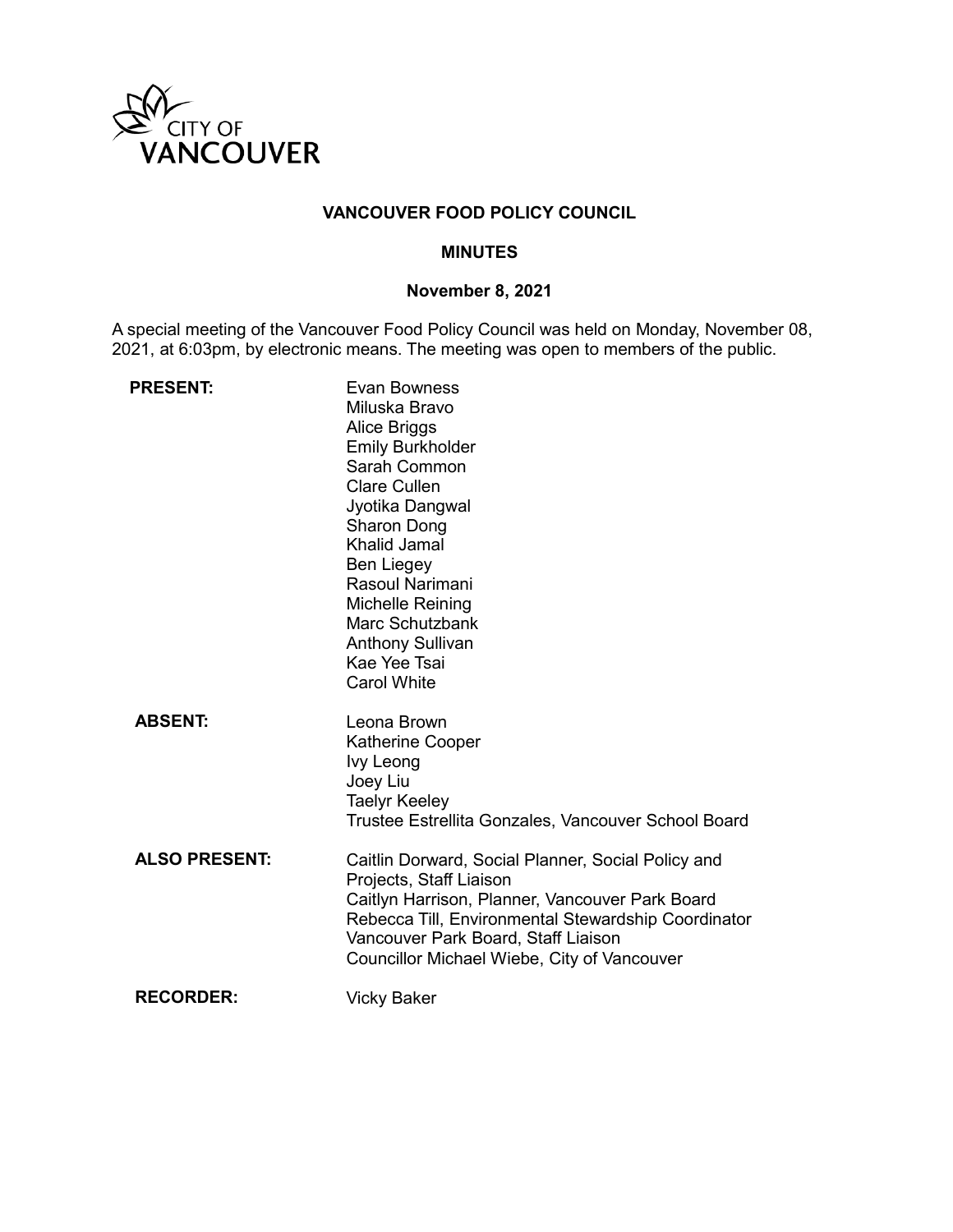# **WELCOME**

The Chair acknowledged that we are meeting on the stolen and ancestral homelands of the ʷməθkʷəy̓ əm (Musqueam), sḵwx̱wú7mesh (Squamish), and sel̓ íl̓ witulh (Tsleil-Waututh) Nations, and that it is part of reality and of the conversation during this meeting.

# **1. Online meeting reminders**

Staff provided overview of the etiquette and procedures for online meetings. This is the first meeting held only to consider a specific motion; meeting times did not align with required actions. No members of the public attended the meeting.

## **2. Overview of Draft Local Food System Action Plan**

The intention of the plan is to align with the Park Board's broader direction in planning and aspects around equity and service delivery in the city, especially commitments to reconciliation and decolonization. Changes in the local food system over past years are related to food security, indigenous food sovereignty, and climate change. The plan reflects emerging themes, informed by research, engagement, on multiple drafts and final plan. The plan has 38 actions and four main goals:

- 1) Centre indigenous voices, recognizing that food is medicine improved access to land by indigenous people for food and medicinal practices, more funding
- 2) Improve equity in services and programs decreased barriers for food growing initiatives, increased funding for equity-denied groups
- 3) Strengthen food partnerships to support just food more funding for staff, including opportunities to access to infrastructure
- 4) Build long term resilience, sustainability, increase biodiversity increase food and garden educational opportunities

The plan aims for broader impact, not solely aiming to increase assets but also to increase equity and access to existing assets. The work is dependent on bringing in expertise.

### **3. Motion of Support Park Board Draft Local Food System Action Plan** Introduction of Motion

- Park Board staff were thanked for their work to assemble the research and implementation strategies. It was recommended that the VPFC review the plan's wording and consider adopting similar language. The plan focuses on equitable access and deepen what exists already, reconciliation, and food resiliency as part of climate change.
- The role of the VFPC is to represent the CoV and is distinct from Park Board and staff. The draft motion demonstrates how the plan aligns with the VPFC strategic planning, goals, and values. There is an opportunity to support the plan, and also update areas of commitment around food sovereignty for future VFPC documents.
- Members read the draft motion aloud before discussing.

### **Discussion**

● The plan uses a definition of local food that recognizes the whole food system and notes the definition is different than that used by the CoV. Social Policy are unable to locate the CoV definition referred to in the plan, and wonder if it could be removed. REBECCA will confirm the source of the wording that references the CoV definition, and may be able to recommend its removal.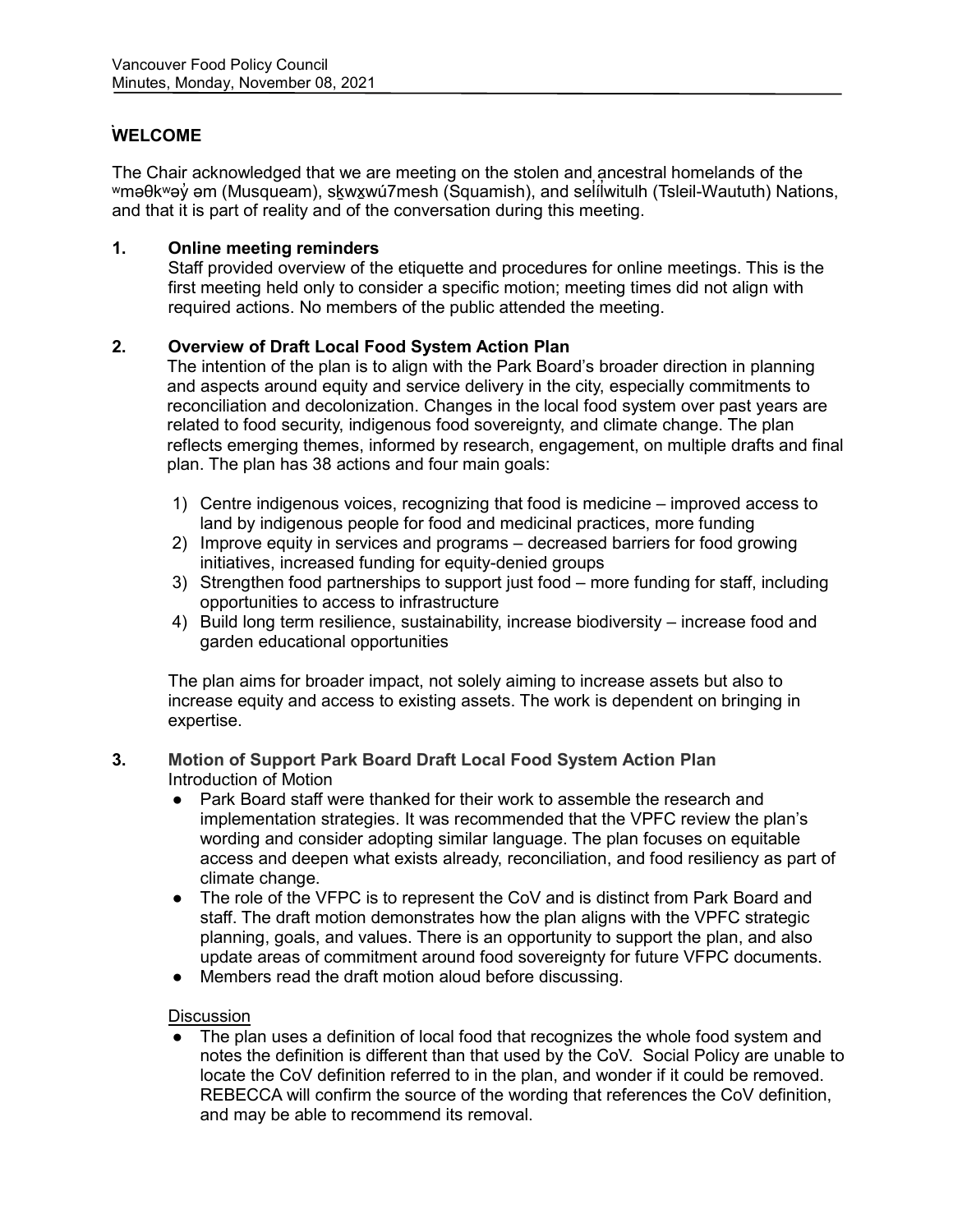- CoV local procurement policy is based on geography (this allows Coke to be included).
- It was noted that the plan is tied to reconciliation, and what it means, however the lack of inclusion in broader work was questioned.
- The plan calls for community gardens to transition from individual plots to shared gardens, however most gardens do not have infrastructure. Staff are cautioned that help will be needed for the transition, and that the framing to individuals whose plots will be removed must be carefully thought out.
- It was noted there is no new land added or reallocated as part of the plan. It was recommended that one member speak to the motion on behalf of the VFPC, and that other members may also speak to other aspects on their own behalf.
- Any requested amendments should be sent to commissioners first.
- The plan has a focus on bringing equity to the DTES, Strathcona, as well as South Van. The challenge is that Mount Pleasant and Strathcona have the least park space per capita. This plan will add more focus on existing parks, and increase density. The organizations that are there (that have time & expertise in community development) have not been able to build equity in food programs. Assets are not analysed to see if they are adequate for those who are serving. Staffing is critical with respect to community engagement, and proper training needs to be provided.
- The community leadership that exists needs to be included in the implementation.
- The Park Board has jurisdiction over buildings and infrastructure, however community associations independently decide programming and policies.
- The plan calls for resources to train Community Centre Associations on community engagement and development.
- The contradiction that the plan aims to be decolonizing, however the land is still held by the state, was recognized.
- The amount requested in the budget will be included in the 2022-26 capital budget.
- It was noted the previous plan had been under-resourced which led to many uncompleted actions.
- A commitment to measure waste should be included, even if not targets are not.

The revisions to the motion were read aloud.

Designate VFPC representative(s) for Park Board meeting

● To be determined by email.

## **MOTION - Support for the Vancouver Parks Board Local Food System Action Plan 2021**

MOVED by Clare Cullen SECONDED by Sarah Common

WHEREAS "*The Vancouver Board of Parks and Recreation (Park Board) approved the fiveyear Local Food Action Plan in 2013 (2013 LFAP) to strengthen the local food system in Vancouver. Now that the five-year period has elapsed, an update is necessary to align with current policy directions and the Park Board's commitment to Reconciliation and equity, as well as reflect current local food system priorities and evolving needs and opportunities. This update to the 2013 LFAP – now called the Local Food System Action Plan (2021 LFSAP) – will guide the Park Board food system work over the next five years (to 2026).*" and "*The plan was developed based on broader policy directives, research asset assessment, public engagement, and spatial analysis. It outlines the current state of Park Board food assets and services and proposes a five-year implementation plan*."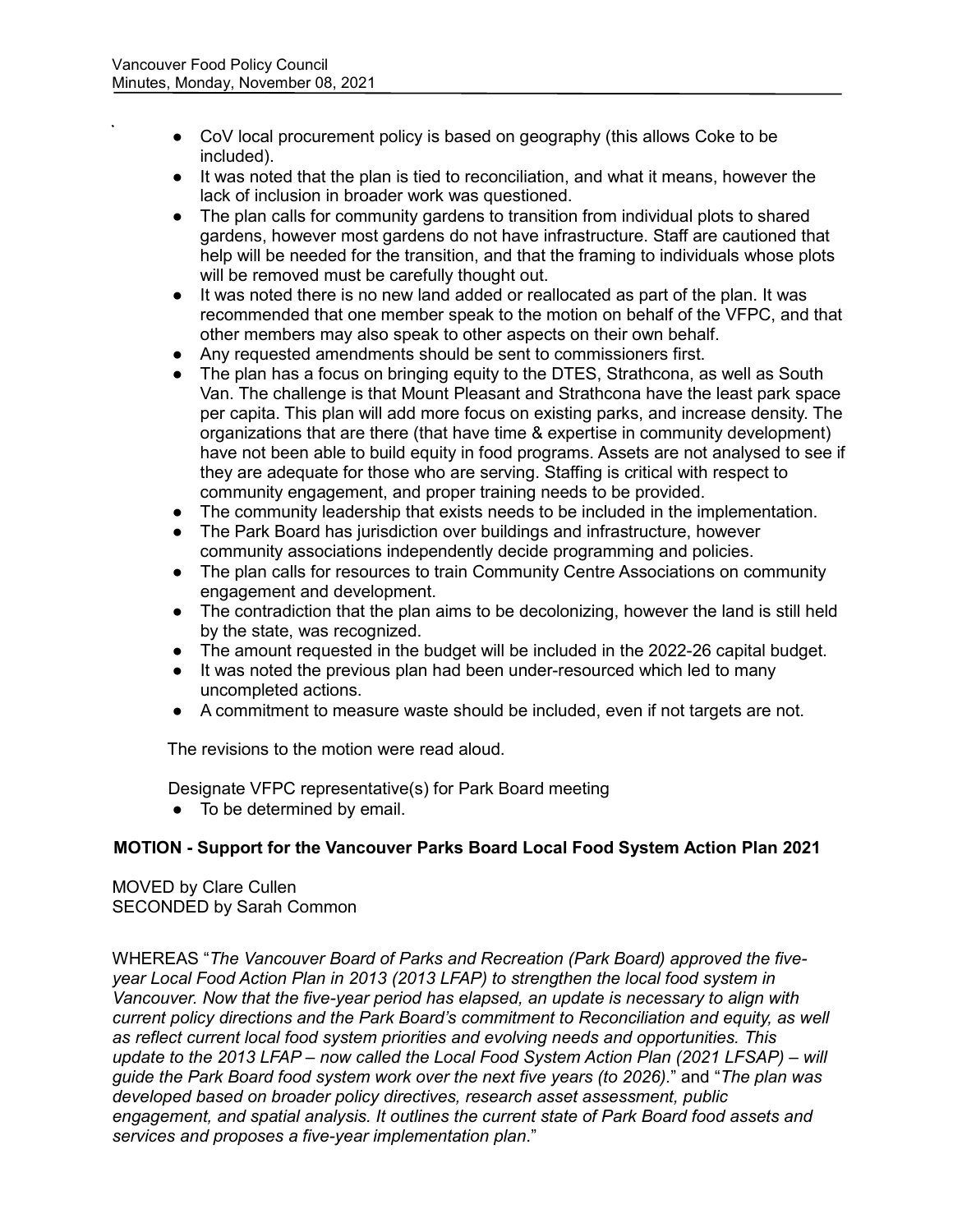And WHEREAS the vision of the 2021 LFSAP is to *"move towards a sustainable, just and decolonized local food system by making space for Indigenous food sovereignty, increasing equitable access to food assets and services, and working towards food system resiliency as part of climate action".*

And WHEREAS the LFSAP 2021 aligns with and activates food-related strategies and action plans of the City of Vancouver, such as:

- City of Vancouver Poverty Reduction Plan, What We Heard: Phase 1(2019);
- City of Vancouver Zero Waste 2040 long-term strategic plan (2018)
- City of Vancouver Single-Use Item Reduction Strategy (2018);
- City of Vancouver Vancouver Food Strategy Update (2017);
- Milan Municipality Milan Urban Food Policy Pact (2016);
- City of Vancouver Opportunities for Community Kitchen Facilities in City Affiliated Organizations (2016);
- City of Vancouver Greenest City Action Plan (2015), Local Food goal area;
- City of Vancouver Healthy City Strategy (2014);

And WHEREAS the LFSAP 2021 aligns with and activates formally endorsed food-related goals and areas of focus of the Vancouver Food Policy Council, such as:

- Indigenous food sovereignty
- Equitable food access
- Food system resiliency as part of climate action
- Preservation and support of food assets
- Increasing staff resourcing of Vancouver Park Board food policy initiatives and the 2013 LFAP

And WHEREAS the LFSAP 2021 has been built through asset mapping confirming deep inequity across the food system under Parks Board jurisdiction (for example, 17% of Parks Board land is dedicated to Golf Clubs, 0.4% to Food and Culture Gardens, and 0.002% to Indigenous-led gardens;)

And WHEREAS the LFSAP 2021 has been drafted through consultation including with Vancouver Food Policy Council and a Community Advisory Committee to understand priorities, challenges and opportunities including and supporting the voices of equity denied groups;

And WHEREAS through the Vancouver Food Strategy the City of Vancouver has a goal to advance just and sustainable food systems with partners and at all levels of government;

And WHEREAS the Vancouver Food Policy Council acknowledges the deep impact of colonization and the present need to centre access and equity, through specific, implementation oriented, decolonizing practices, and believes that implementing the actions outlined in the LFSAP 2021 will help the Vancouver Park Board move forward on addressing these issues;

And WHEREAS the VFPC recognizes that decolonization efforts are limited by existing property relations and ownership;

And WHEREAS the LFSAP 2021 identifies the need for City of Vancouver departmental and staff support for full implementation, including training for staff and Community Association members;